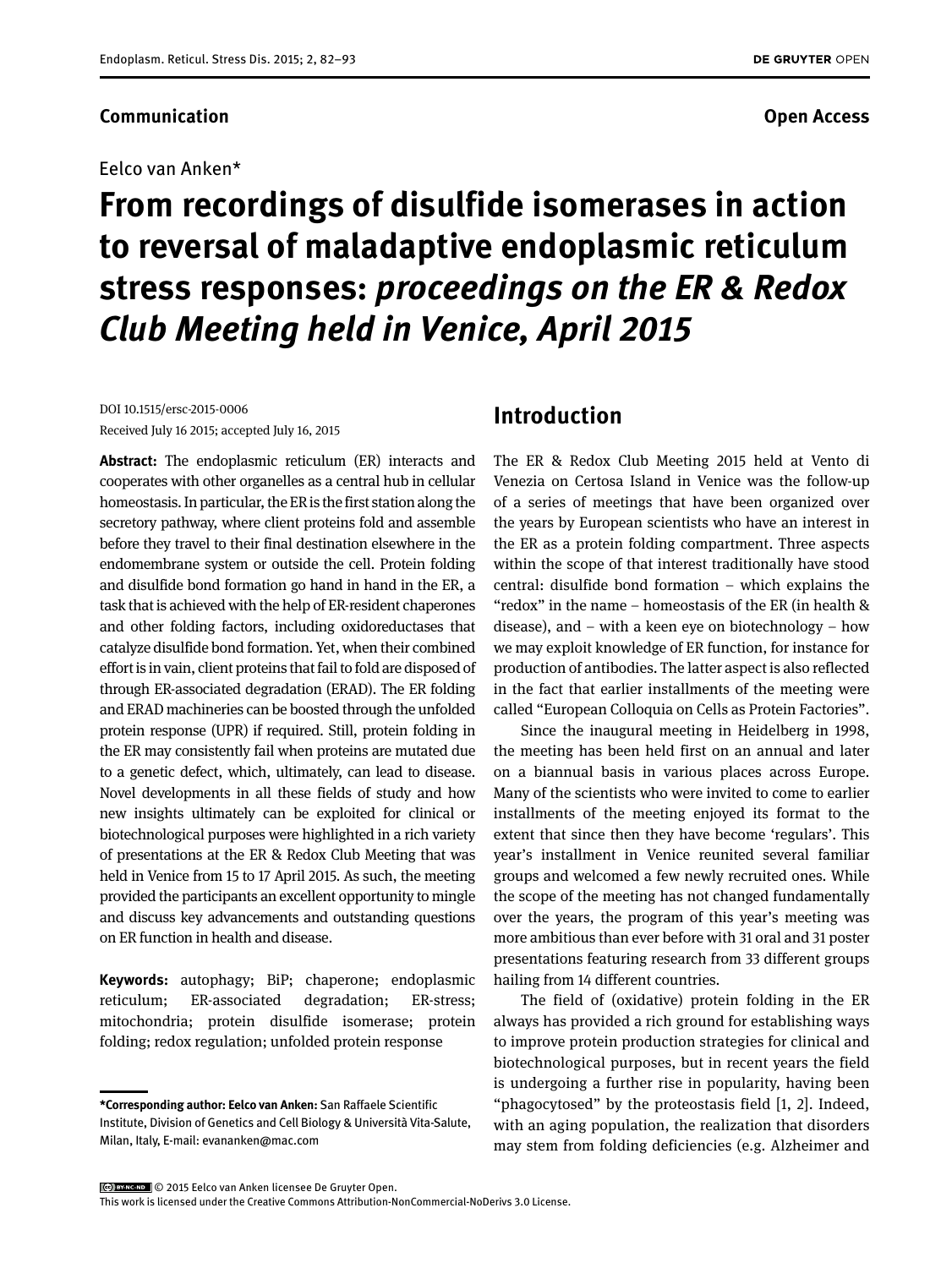Parkinson disease) has become wide-spread. No wonder there is a growing research focus also on ER-homeostasis in health and disease. In that respect it is of note that Peter Walter and Kazutoshi Mori received the Lasker Award last year for their discovery and delineation of the UPR [3].

Diseases related to ER function may ensue as a loss-of-function disorder when a mutated ER-client protein is amiss at a destination it cannot reach due to misfolding and retention in the ER or disposal through ERAD. Gain-of-function disorders may arise when homeostatic re-adjustments that are invoked in response to an ER-client's failure to fold turn maladaptive. The challenge in the first case is to find ways to let the client protein – despite its defect – reach the proper destination in a functional state, while in the second case the challenge is to let the cell's homeostatic circuitry be rewired to preempt or counteract the maladaptive response. Moreover, homeostatic pathways, including ER-stress pathways, may be exploited by cancer cells for survival and ER-stress pathways seem to play a role in inflammation as well.

The journal "Endoplasmic Reticulum Stress in Diseases" aims to be in step with the proteostatic trend by covering research on how ER function may become compromised, causing disease. At the end of the meeting it was therefore decided to let proceedings on the scientific developments that were discussed in Venice appear in this startup journal, a feat not wholly unprecedented as Adam Benham reported in the FEBS journal on the same meeting held six years earlier in Elsinore, Denmark [4].

## **Connections of the ER with mitochondria**

In recent years it has become evident that the ER leads a busy social life, making connections with most if not all other organelles [5]. Particularly well studied are the so-called mitochondria-ER associated membranes (MAMs), which turn out to be a platform for the regulation of Ca2+ signaling, lipid biogenesis, mitochondrial dynamics, and autophagy [6]. Luca Scorrano and his group from the Università di Padova, Italy, already had identified mitofusin 2 as an important tether between ER and mitochondrial membranes [7]. At the meeting, Déborah Naón from the Scorrano group presented a talk on whether a splice variant of mitofusin 2 may serve a role distinct from the 'conventional' mitofusin 2, while Emilie Schrepfer from the same group sketched on a poster her approaches to find new mitofusion 2 interactors.

## **Entry of clients into the ER**

It has long been established that proteins destined to enter the secretory pathway are translocated across the ER membrane through translocons, but surprising new insights on this topic have been emerging lately or seem to be on the horizon [8, 9]. Tslil Ast from the laboratory of Maya Schuldiner at the Weizman Institute in Rehovot, Israel, presented a talk about a new mechanism for releasing clogged translocation pores. She demonstrated that proteins translocating through the translocon can, at some rate, block the pore if they start folding at both termini before translocation is complete. Using a whole genome screen, a protease was identified that directly cleaves the jammed proteins thus releasing the translocation apparatus. Stefan Schorr from Richard Zimmermann's laboratory at the Universitätsklinikum des Saarlandes in Homburg, Germany, addressed how  $Ca^{2+}$  leakage from the ER lumen through translocation pores is prevented. They had already shown that the ER-resident chaperone BiP interacting with the pore component Sec61α is key for this process [10], and at the meeting Stefan presented a talk on which Hsp40 co-chaperones help BiP with this task.

# **ER exit and retrograde entry into the ER**

The ER to Golgi trafficking step is the first in the vesicular traffic network of the secretory pathway. During this step mature, correctly folded, processed and assembled proteins (cargo) are distinguished from immature proteins and ER-resident proteins by sorting into COPII coated vesicles that will allow their progress to the later compartments of the secretory pathway. Binding to the COPII coat can occur directly or via adaptors called cargo receptors [11]. Sefi Geva, from the Maya Schuldiner laboratory, reported on a poster the identification of a new cargo receptor dedicated to allow exit of a subset of ER-clients to travel to the Golgi in yeast.

Matteo Fossati presented in a talk his work carried out in the laboratory of Nica Borgese at the Consiglio Nazionale delle Ricerche in Milan, Italy, on secretory membrane cargo recycling from the Golgi back to the ER [12]. He showed that secretory membrane proteins endowed with an ER export signal accumulated in the Golgi upon a Golgi-to-plasma membrane block in transport, but in the absence of an export signal underwent Rab6-dependent recycling to the ER. While so far recruitment to ER exit sites was considered to be the main rate-limiting step for export from the early secretory pathway, Matteo's work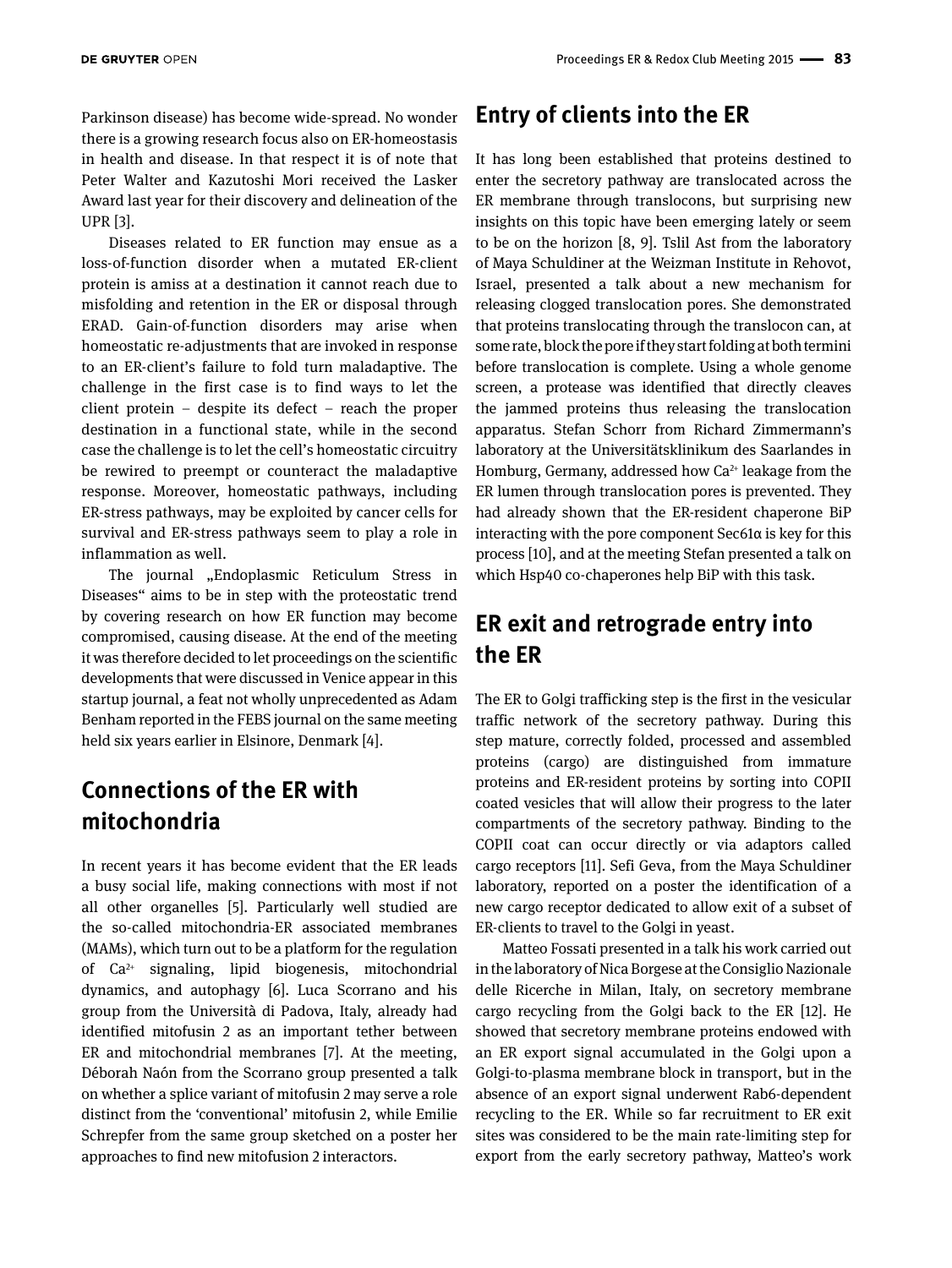showed that cargo membrane proteins in addition must escape from this apparently futile recycling pathway to proceed through the Golgi.

There is a special class of proteins that hijack retrograde trafficking to reach the ER and that exploit the retro-translocation machinery of ERAD as "a backdoor" through which to get into the cytosol. These are bacterial toxins: Shiga toxins, ricin and cholera toxin [13]. Ludger Johannes from the Institut Curie in Paris, France, and colleagues earlier reported on the identification of compounds that selectively block the toxin retrograde trafficking [14]. At the meeting, Ludger presented a talk on how one of these compounds, Retro-2, targets an ER-resident protein. Surprisingly, Retro-2 binding to or ablation of this target protein make that its partner protein will commit to endocytosis in a manner that precludes the toxin entry.

#### **ER-resident chaperones**

Upon entry of client proteins into the ER and prior to their exit, they fold, obtain N-linked glycans and/or disulfide bonds, and undergo assembly steps. All these maturation events are under tight scrutiny to ensure that only products of the highest quality emerge from the ER [15]. Key quality control decisions are made by ER-resident chaperones, which assist client maturation. Matthias Feige, until recently working in the laboratory of Linda Hendershot at St. Jude Children's Research Hospital in Memphis, Tennessee, but now at the Technische Universität in Munich, Germany, presented a talk on how BiP, its Hsp40 co-chaperones and the ER-resident large Hsp70, GRP170 [16, 17] differ in their substrate-binding specificity, recognizing peptide motifs in their clients that differ in amino-acid composition and physicochemical characteristics. These findings in part explain how (co-) chaperones vary to the extent of which clientele they cater to.

Along these lines it was of interest that Naomi Lodder from the laboratory of Ineke Braakman at the Universiteit Utrecht, Holland, presented in a talk that pERp1, a potential GRP94 co-chaperone that assists the maturation of antibodies in plasma cells [18-20], seems to be superfluous for the maturation of any client protein tested so far apart from antibodies. The intricacies of client binding also depend on the interplay between chaperones, co-chaperones and in the case of BiP, the nucleotide exchange factors, BAP (also known as Sil1) and the aforementioned GRP170. Mathias Rosam from the laboratory of Johannes Buchner at the Technische

Universität in Munich presented a talk on how conformational changes in BAP and BiP, as assessed by single molecule Förster resonance energy transfer (FRET) and validated by biochemistry, lie at the basis of how BAP influences BiP function.

## **Disulfide bond formation & the ERO-PDI relay**

Protein folding and disulfide bond formation go hand in hand in the ER [21]. Thus, as soon as a nascent ER-client emerges through the translocon into the lumen and exposes free sulfhydryl groups on cysteines, it may start to undergo oxidative folding. Philip Robinson from the laboratory of Neil Bulleid at the University of Glasgow, Scotland, presented a talk about how he addresses these early oxidative events, making use of nascent chains of various lengths that are stalled on ribosomes. As such, he demonstrated how to precisely pinpoint when disulfide bond formation starts depending on how far the nascent chain has reeled into the ER lumen yet.

To sustain disulfide bond formation, the ER hosts an impressive array of protein relays that provide on the one hand the oxidizing equivalents necessary for insertion of disulfide bonds into client proteins, and on the other hand facilitate the shuttling of free electrons that are generated during the process in a manner that minimizes formation of harmful radical oxygen species [22]. Protein disulfide isomerase (PDI) is the archetypal disulfide donor in the ER. Upon oxidation of a client protein, PDI gets to become re-oxidized by ER oxidoreductase (ERO) proteins, of which the most prominent in mammals is Ero1α. The ERO-PDI relay indeed has been well established as a primary mechanism for the provision of disulfide bonds to clients in the ER [23].  ${\rm H_2O_2}$  generated from the ERO-PDI system can be recycled by ER-resident peroxiredoxin IV and glutathione peroxidases to support further disulfide bond formation [22, 24]. Ero1α oxidizes PDI with reduction of  $O_2$  to  $H_2O_2$  on a bound FAD molecule. Previous studies indicated that different pairings of four cysteines, contained in an electron shuttle loop, tightly regulate the Ero1α activity to avoid ER hyperoxidation [25]. Shingo Kanemura from the laboratory of Kenji Inaba at Tohoku University in Sendai, Japan, presented a poster on which he sketched the identification of yet another regulatory disulfide bond in Ero1α.

Adam Benham from Durham University, England, presented a talk in which he discussed how Ero1α can be partially reduced by homocysteine [26], an  $\alpha$ -amino acid associated with inflammatory disease, and how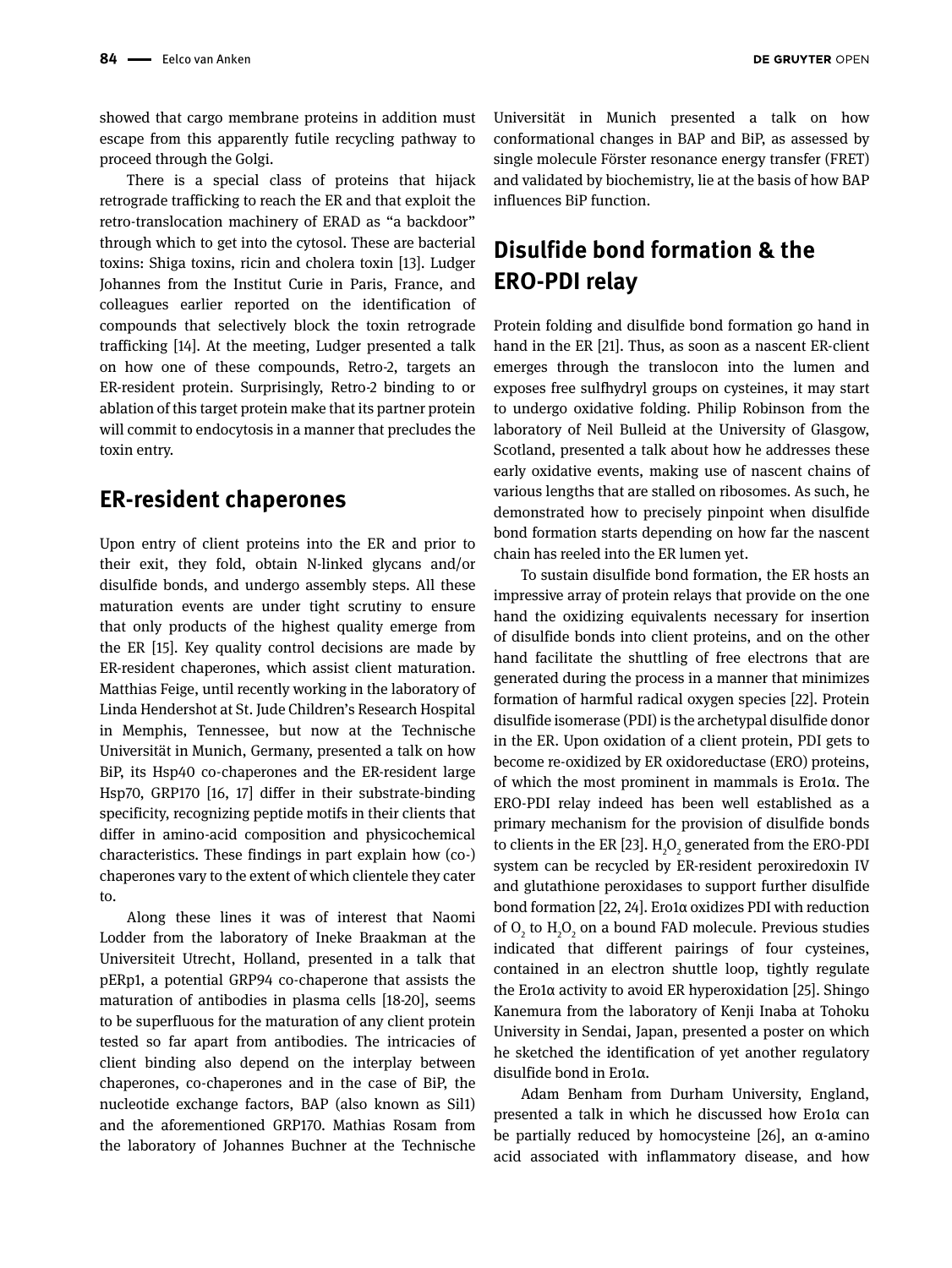homocysteine influences the conformation of Ero1α, thereby modulating its interactions with PDI. The interplay between Ero1 $\alpha$  and PDI is well documented [27], but Lei Wang from the laboratory of Chih-chen Wang at the Institute of Biophysics of the Chinese Academy of Sciences in Beijing, China, presented a talk in which he shed new light on how Ero1α and PDI cross-influence each other's function [28]. He moreover revealed that in yeast the interplay between Ero1p and Pdi1p seems to be controlled in a different way than in mammals.

#### **PDI and PDI-like proteins in action**

The study of PDI function was already initiated in the 60's in the laboratory of C. Anfinsen [29], but despite a wealth of investigations since then, the precise molecular mechanisms underlying the PDI-catalyzed disulfide introduction and isomerization of a wide variety of substrate proteins still remain unclear. Masaki Okumura from the laboratory of Kenji Inaba demonstrated on a poster how using high-speed atomic force microscopy (AFM) allows direct visualization of individual PDI and PDI-like protein dynamics during catalysis of oxidative protein folding. Masaki's spectacular results justly earned him the Armenise-Harvard Foundation-sponsored poster award, which was handed to him at the closing session by Ineke Braakman. Catalysis of disulfide bond formation in the ER is a responsibility PDI shares with numerous family members [30, 31]. In accordance, Anna Chatsisvili from Ineke Braakman's laboratory presented a poster that highlighted that ablation of PDI has a limited effect on oxidative folding of various client proteins, as presumably other PDI-like proteins step in to do the job.

PDI-like proteins differ in their domain organization and redox properties, which likely accounts for their diverse and specialized roles [30, 31]. From Aldo Ceriotti's laboratory at the Consiglio Nazionale delle Ricerche in Milan, William Remelli (in a talk) and Anna Paola Casazza (on a poster) showed the preliminary characterization of AtPDIL5-1, a PDI-like protein from A. thaliana with a single redox-active domain. Helena Safavi-Hemami from the laboratory of Lars Ellgaard at Købnhavns Universitet in Copenhagen, Denmark, highlighted in a talk that through analysis of protein folding in cone snails it appears that disulfide bond formation of cone snail toxins (conotoxins) may be the dedicated job of a subset of specialized PDIs. Giorgia Brambilla Pisoni from the laboratory of Maurizio Molinari at the Istituto di Ricerca in Biomedicina in Bellinzona, Switzerland, presented a talk on how a membrane bound PDI-like protein preferentially intervenes during maturation of cysteine-containing membrane-associated proteins, while ignoring the same cysteine-containing ectodomains if not anchored at the ER membrane. This first example of a topology-specific redox catalyst rightfully earned Giorgia the award for the best oral presentation by a junior scientist that was sponsored by this journal, which was handed to her by Ineke Braakman at the closing session of the meeting.

Tiziana Anelli from Roberto Sitia's laboratory at the San Raffaele Scientific Institute in Milan presented a talk on the PDI family member ERp44. She summarized how ERp44 controls the intracellular localization of several important players in oxidative protein folding, such as Ero1α [32], Peroxiredoxin 4 [33], and SUMF1 [34]. As such, ERp44 is a key regulator of the redox poise in the secretory pathway. Likewise, through interplay with



**Figure 1.** Award winners. Giorgia Brambilla Pisoni (left) winner of the award for the best oral presentation by a junior scientist, which was sponsored by this journal, and Masaki Okumura (right) winner of the Armenise-Harvard Foundation sponsored award for the best poster presentation receive their prizes from Ineke Braakman (photographs courtesy of Maurizio Molinari)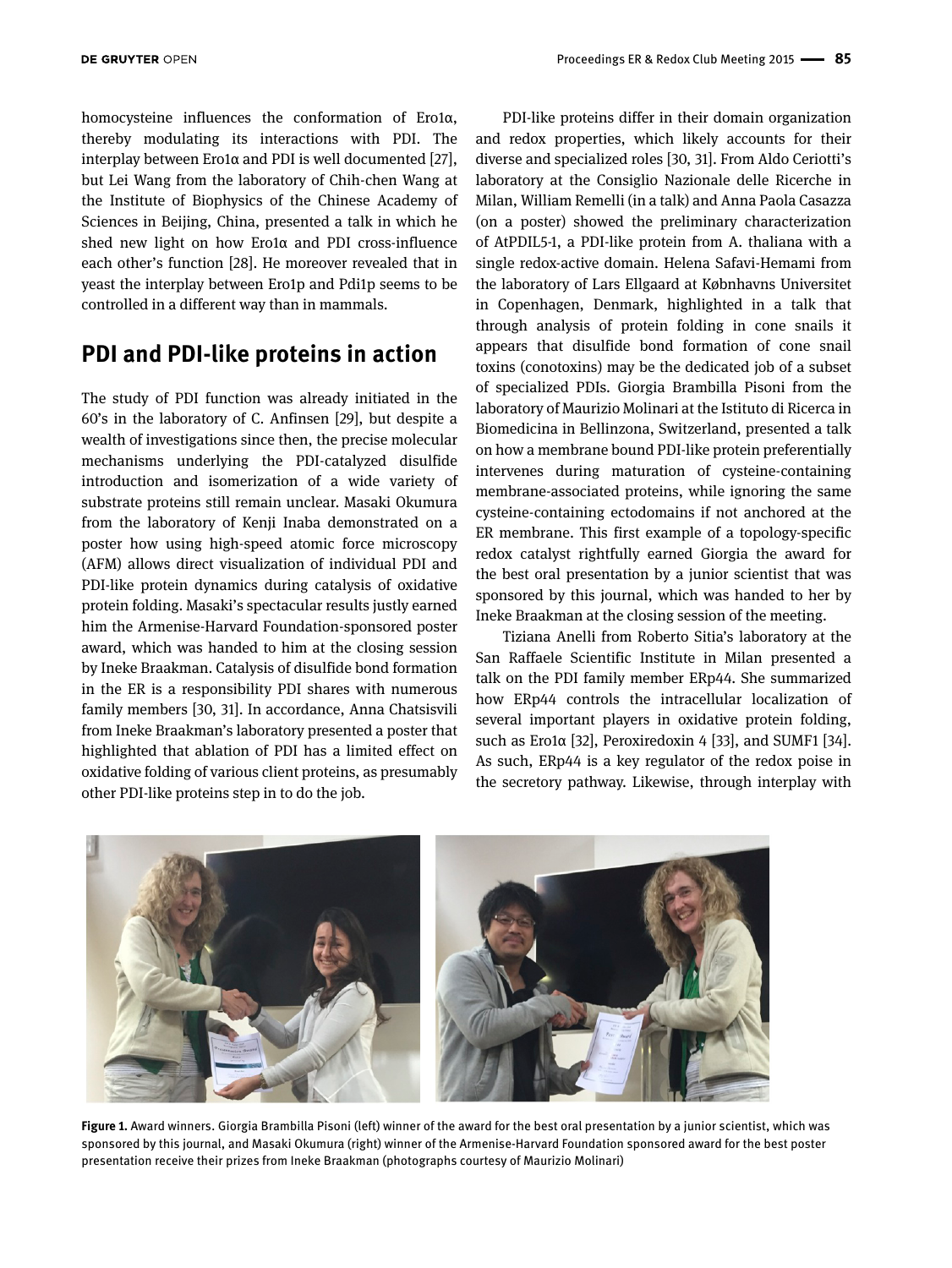Ero1α at MAMs, ERp44 contributes to the regulation of  $Ca<sup>2+</sup>$  shuttling between the ER and mitochondria [35]. Tiziana furthermore addressed how ERp44 governs a pH-dependent post-ER quality control mechanism to warrant proper disulfide-linked assembly of multimeric IgM and other complex oligomeric proteins. At the lower pH of the Golgi, movements in the ERp44 tail expose the client binding site and RDEL motif, allowing retrieval of assembly intermediates via the KDEL receptor [36]. Sara Sannino from the same laboratory revealed on a poster that the ERp44 tail opening is regulated by other means than pH changes alone to ensure fidelity in the biosynthesis of proteins that travel along the secretory pathway.

#### **ERAD**

At times, even the joint efforts of ER-resident chaperones, oxidoreductases and PDI family members cannot ensure the accurate folding and assembly of certain client proteins. As a rule, these ill-fated clients are prevented from traveling any further along the secretory pathway, and, instead, are retro-translocated to the cytosol for destruction by the proteasome in a process known as ERAD. The laboratory of Kaz Nagata at the Kyoto Sangyo University in Kyoto, Japan, earlier identified a lectin EDEM1 and a PDI-like protein, ERdj5, that also is a co-chaperone of BiP. EDEM1 and ERdj5 cooperate with BiP in handing misfolded ER-clients to the retro-translocation machinery [37, 38]. Ryo Ushioda from the Nagata laboratory presented a talk on how ERdi5 contributes to the regulation of  $Ca^{2+}$ homeostasis in the ER through its redox activity. Kenji Inaba's talk highlighted how ERdj5 can adopt two very different conformations. He has previously reported a crystal structure of ERdj5 [37], but at the meeting Kenji showed a new crystal structure representing the other conformer. High speed AFM recordings of ERdj5 dynamics gave further support for ERdj5 alternating conformations. The movements that accompany the transition between the two conformations likely lie at the heart of ERdj5 function in ERAD.

The ERdj5 partner EDEM1 delivers ill-fated ER-clients to the adaptor protein SEL1L for retro-translocation [39]. The laboratory of Stefana Petrescu at the Institutul de Biochimie al Academiei Române in Bucharest, Romania, previously reported that EDEM1 facilitates degradation of misfolded tyrosinase [40]. They showed that EDEM1 has an intrinsically disordered domain (IDD) at its N-terminus that is key for the association with tryosinase and hence for subsequent delivery to SEL1L. At the meeting, Mari Chiritoiu from the Petrescu laboratory demonstrated

DE GRUYTER OPEN

on a poster that binding via the IDD may be the default mechanism for EDEM1 to recognize its targets. Anett Köhler from the laboratory of Thomas Sommer at the Max Delbrück Centrum in Berlin, Germany, presented a talk on how the yeast homolog of EDEM1, Htm1p, teams up with the 'standard' PDI in yeast, Pdi1p, as there is no direct ERdj5 homolog. Once the Htm1p-Pdi1p tandem associates with ERAD target proteins, it facilitates the mannose trimming of their glycans from the  $\mathtt{Man}_s\allowbreak\mathrm{GlcNAc}_2$  to the  $\mathtt{Man}_\tau\allowbreak\mathrm{GlcNAc}_2$ form, as a key step in their subsequent delivery to the retro-translocation machinery and proteasomal clearance [41].

Retro-translocation alone is not sufficient to brand ERAD substrate proteins for proteasomal destruction. E3 ubiquitin ligases first must conjugate ubiquitin moieties to those substrates [42]. From the laboratory of John Christianson at Ludwig Cancer Research in Oxford, England, Federica Lari (in a talk) and Emma Fenech (on a poster) highlighted that there are at least 24 other E3 ubiquitin ligases in the ER membrane that may act in parallel to the archetypal ER-resident E3 ligase HRD1 [43]. Federica and Emma sketched the approaches they currently employ to map the individual contributions of this long list of ER-resident E3 ligases to ERAD and ER-homeostasis in general. Stephen High from the University of Manchester, England, presented a talk on how the quality control of hydrophobic precursor proteins may actually involve cycles of substrate ubiquitination and de-ubiquitination prior to their proteasomal destruction. Whilst the BAG6 complex helps the posttranslational delivery of tail-anchored membrane proteins to the ER, it can also promote the E3 ligase mediated ubiquitination of aberrant membrane proteins that have mislocalized to the cytosol. Surprisingly, SGTA reverses the actions of the BAG6 complex and promotes the de-ubiquitination of these same substrates [44, 45]. Hence, the fate of precursor proteins that enter this quality control cycle rests on how the tug-of-war between BAG6 and SGTA is decided, and depending on specific cellular cues the outcome may vary.

Most knowledge of ERAD centers on how ill-fated ER-clients that are either soluble or containing a bulky ectodomain are dislocated across the ER membrane to become ubiquitinated for proteasomal degradation [46]. Marius Lemberg from the Zentrum für Molekulare Biologie in Heidelberg, Germany, unveiled at the meeting in a talk a fascinating ERAD mechanism that only now is beginning to be appreciated. He showed that ER-resident intramembrane proteases, such as the rhomboid protease RHBDL4, cleave single spanning and polytopic membrane proteins and that various ERAD substrates require protease-mediated clipping within the plane of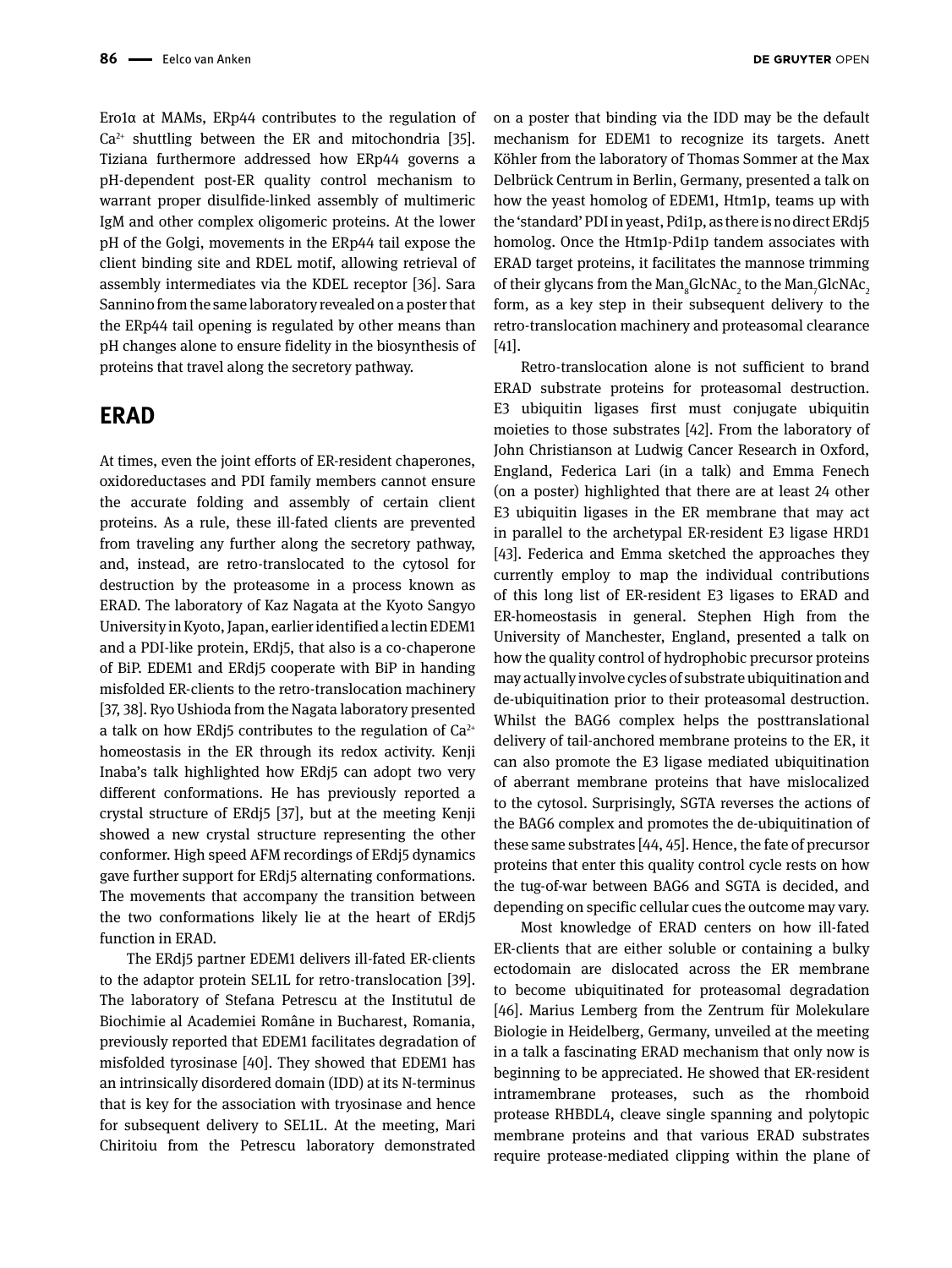the membrane to allow the subsequent removal of soluble cleavage fragments by 'conventional' ubiquitination and proteasomal destruction [47]. Nina Bergbold from his laboratory presented a poster adding further detail to this story and she highlighted that these clipping events may also contribute to abundance control of polytopic membrane proteins.

#### **UPR**

The joint efforts of the regular ER folding and ERAD machineries may become insufficient under a variety of adverse conditions, such as glucose starvation, hypoxia, expression of folding incompetent ER-clients, or the presence of ER-stress eliciting drugs [48], but also when cells commit to a professional secretory role, such as when B lymphocytes differentiate into antibody secreting plasma cells [49]. To restore ER-homeostasis cells under ER-stress conditions invoke the UPR. There are at least three UPR sensors, IRE1, PERK and ATF6, each with a stress sensing domain in the ER lumen and an effector domain in the cytosol. Once activated, the UPR sensors set the signaling cascades in motion through their cytosolic domains that aim for enhanced folding capacity of and reduced folding load in the ER [48].

The UPR sensor PERK, which was discovered in the laboratory of David Ron, now at the University of Cambridge, England, counteracts ER-stress by phosphorylation of the alpha subunit of translation initiation factor 2 (eIF2α) [50]. As a result, global rates of protein synthesis drop, because when eIF2 is in a phosphorylated state its guanine nucleotide exchange factor, eIF2B, is inhibited. Conversely, the translation of a small subset of mRNAs with special 5' untranslated regions (5'UTR) is increased, including ATF4, which encodes a potent transcription factor that initiates a gene expression program known as the integrated stress response (ISR). Peter Walter and colleagues recently reported on an inhibitor, ISRIB, that reverses the effects of eIF2α phosphorylation [51]. At the meeting David presented a talk in which he demonstrated that ISRIB targets an interaction between eIF2 and eIF2B in a manner that stimulates eIF2B to act as a nucleotide exchange factor of eIF2, and thereby trumps the inhibitory effect of eIF2's phosphorylated state [52].

While ISRIB pharmacologically counteracts PERK activity, negative feedback on PERK signaling in the normal physiological context is provided by the ATF4 target GADD34/PPP1R15A as it teams up with the phosphatase PP1 as a regulatory subunit [53, 54]. As such, the PP1/GADD34 tandem dephosphorylates eIF2α to restore protein synthesis. Ruming Chen from David Ron's laboratory presented a poster on which he showed that the PP1/GADD34 tandem needs to team up with G-actin as a third partner to dephosphorylate eIF2α in a selective manner. Ruming's findings suggest that conditions affecting the local availability of G-actin may regulate the rate of eIF2α dephosphorylation and thereby rates of protein synthesis [55].

Local availability through specific targeting events also plays a role in how the UPR sensor IRE1 signals in response to ER-stress. Under acute ER-stress conditions, IRE1 forms multimeric clusters in the plane of the ER membrane both in man and yeast [56, 57]. When activated IRE1 initiates an unconventional splicing event that alters the reading frame of its substrate mRNA XBP1 (in metazoans) or HAC1 (in fungi) such that it encodes a transcription factor that will drive expression of UPR target genes [48]. In yeast, Ire1 clustering is required for HAC1 mRNA to efficiently be recruited (via a targeting element in its 3' UTR) and for Ire1 to accommodate the docking of its mRNA substrate (via a positively charged region in its cytosolic linker domain). Yet, neither HAC1's targeting element nor Ire1's mRNA docking site are conserved in non-fungal species [57, 58]. Instead, XBP1 mRNA appears to be targeted to the ER membrane via a hydrophobic signal called HR2 that is encoded in the unspliced mRNA [59]. At the meeting, Tomás Aragón from the Centro de Investigación Médica Aplicada in Pamplona, Spain, revealed in a talk that HR2 translation and association of XBP1 mRNA with the ER membrane are dispensable for its splicing under acute ER-stress, suggesting that XBP1 mRNA recruitment to IRE1 clusters must then rely on other targeting mechanisms.

Tumor cells exploit the UPR as a prosurvival mechanism [60]. As hypoxia contributes to UPR activation in cancer cells, Florentina Pena from the Institutul de Biochimie al Academiei Române addressed how ER function alters upon changes in oxygen availability. At the meeting, she reported in a talk that folding and assembly of IgM are negatively affected under hypoxic conditions and that the redox state of some PDI family members is modified in a way that may impact on the UPR circuitry. Along the same lines a poster jointly presented by Raffaella Magnoni, Ana Paula Cordeiro, and Cecilie Lützen Søltoft from the Lars Ellgaard laboratory reported on the identification of a novel protein that can modify BiP such that it rewires the UPR circuitry.

From the laboratory of Eelco van Anken at the San Raffaele Scientific Institute in Milan, Milena Vitale and Laura Tadè (on posters) and Andrea Orsi (in a talk) presented how inducible expression of the secretory heavy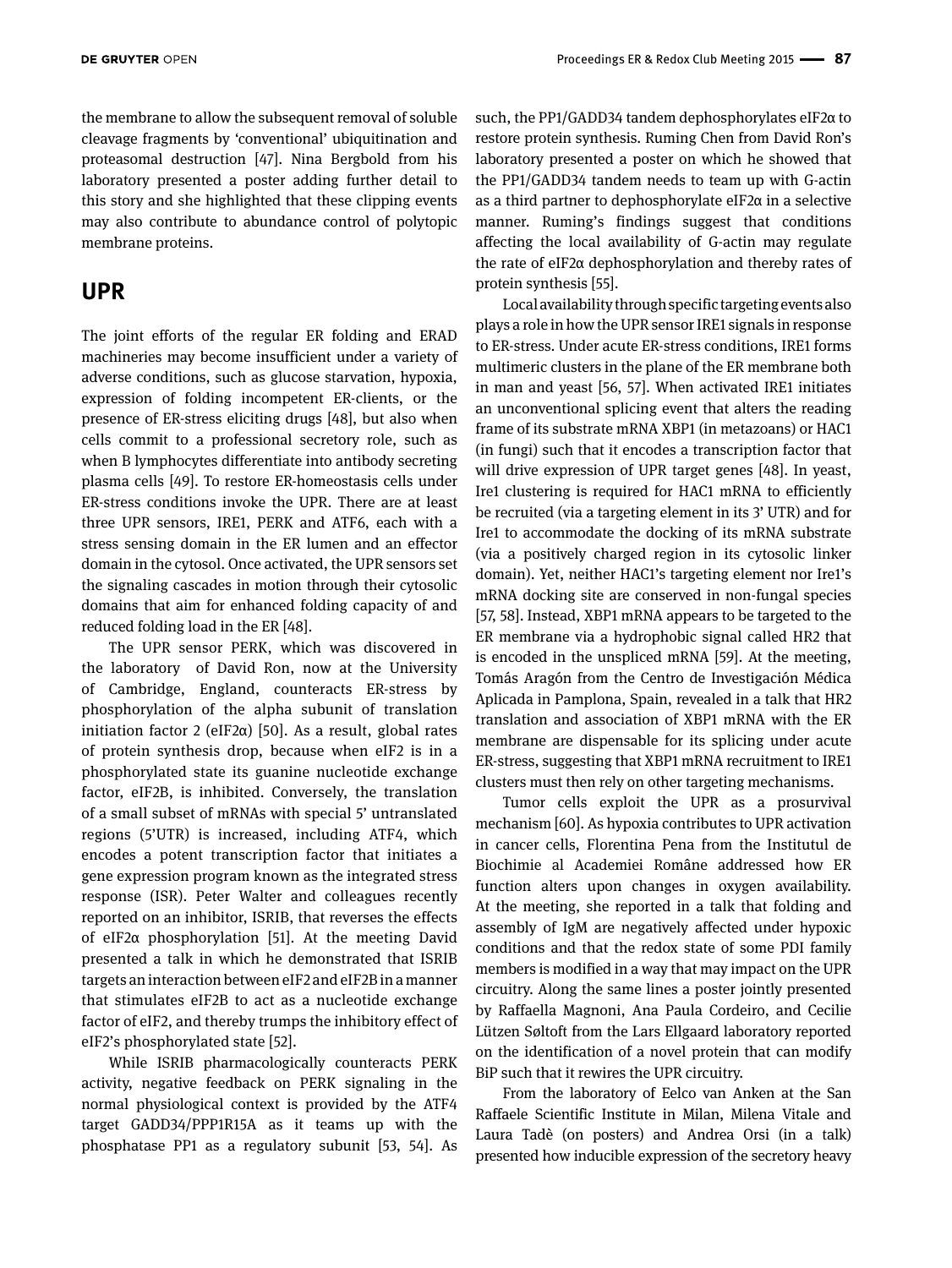chain (HC) of IgM  $(\mu_{\text{s}})$  in absence of the light chain (LC) provides a potent UPR stimulus in HeLa cells. Early upon onset of expression,  $\mu_{\text{\tiny s}}$  activates the UPR in a manner that recapitulates how it is activated by ER-stress eliciting drugs. Yet, prolonged  $\mu_{\text{\tiny s}}$  expression – in contrast to these drugs – conveys no toxicity to cells, but leads to a successful re-adjustment of ER-homeostasis, which mimics chronic ER-stress in pathology. The transition from acute to chronic ER-stress responses varies dependent on the nature and levels of the proteostatic challenge and coincides for  $\mu_{\textrm{\tiny{s}}}$  with a restoration of BiP levels being in surplus. Thus, in the acute phase  $\mu_{\text{\tiny s}}$  seems to temporarily titrate BiP away from UPR sensors leading to their activation as has been proposed before [61, 62]. Tampering with individual UPR branches and ERAD revealed how each of these pathways contributed individually to the re-adjustment of ER-homeostasis under chronic  $\mu_{\text{\tiny s}}$  expression driven ER-stress. Anush Bakunts from the same laboratory sketched on a poster her approaches to map  $\mu_{\text{\tiny s}}$  driven alterations both in ER morphology by electron microscopy and in the ER proteome by mass spectrometric analysis.

# **Antibody folding, assembly and production**

Studies on antibody folding and assembly not only serve us to better understand ER function and homeostatic control or the humoral immune response, but also to improve their production for use as therapeutics or for biotechnological purposes. Thus, antibody folding and assembly not likely will cease to inspire researchers anytime soon. IgM is the first antibody isotype that is produced during the immune response to antigens. To compensate for their low antigen affinity, they are secreted in polymeric form, namely as pentamers or hexamers. The C-terminal end of IgM, the tail piece (tp) allows unpolymerized IgM to be retained intracellularly by ERp44 [63]. At the same time, it is exploited for formation of IgM polymers in cells and sufficient for formation of Cµ4-tp polymers in vitro. Džana Pašalić from the laboratory of Johannes Buchner presented on a poster the defining elements of the tp for oligomerization. Christina Stutzer from the same laboratory presented a poster on how specific regions of λ5 and VpreB contribute to their own dimerization to form the surrogate light chain (SLC). The SLC teams up with the HC to form the pre-B cell receptor (pre-BCR) and signaling through the pre-BCR is a key checkpoint in B cell development [64].

Yields of antibody from cultured mammalian cells have improved exponentially over the last decade thanks

to various optimizations in expression and culturing methods [65]. Fiona Chalmers from the laboratory of Neil Bulleid presented on a poster how tampering with the UPR circuitry in CHO cells offers further improvements in antibody yields. Chloe Stoyle from the same laboratory showed on a poster that in CHO cells the HC of IgG folds, dimerizes and gets secreted even in the absence of the LC. This finding is surprising since from several studies it was established that the first constant  $(C<sub>H</sub>1)$  domain of HCs, including  $\mu$ <sub>s</sub> – see above – teams up with BiP, thereby retaining the HC in the ER and thus preventing its secretion, until the LC displaces it [66]. It remains to be solved why CHO cells show exceptional leniency in LC-less IgG secretion. Specificity of antibodies toward antigens is determined by the variable domains of the HC and LC  $(V_{\mu})$ and  $V_{L}$ ), which explains the interest in artificial constructs consisting of these two domains alone, the so-called antibody single chain  $F_v$  fragments (sc $F_v$ ). Christine John from the Johannes Buchner laboratory presented a poster on what determines the stability of the  $\rm V_{H}/V_{L}$  interface to learn how to improve on it for engineering of  $\text{scF}_v$ -based antibodies.

#### **ER-homeostasis in health & disease**

B to plasma cell differentiation is but one example of how ER-homeostasis and function alter during development. To sustain skeletal growth, chondrocytes commit to producing collagen in bulk, which the ER must accommodate. Carmine Settembre from the Telethon Institute of Genetics & Medicine in Pozzuoli, Italy, presented in a talk how autophagy is crucial for maintaining ER-homeostasis in chondrocytes, and, hence, for normal bone growth [67]. In accordance, skeletal disorders may stem both from defects in collagen and from defects in lysosomal genes (which are key for autophagy [68]). At present, diseases stemming from mutations in collagen genes are considered lossof-function disorders. In view of Carmine's findings, however, some may be caused, at least in part, also by a gain-of-function, namely that certain defects in collagen cause a burden on the ER and/or autophagic machinery that leads to homeostatic re-adjustments that turn out maladaptive.

Along these lines, a gain-of-function indeed lies at the basis of Charcot-Marie-Tooth 1B (CMT1B) neuropathy as has become evident from the work of Lawrence Wrabetz, now at the University at Buffalo, New York, and colleagues. They established that P0, an abundant peripheral myelin component produced by Schwann cells, when it lacks serine 63 (P0S63del), misfolds in the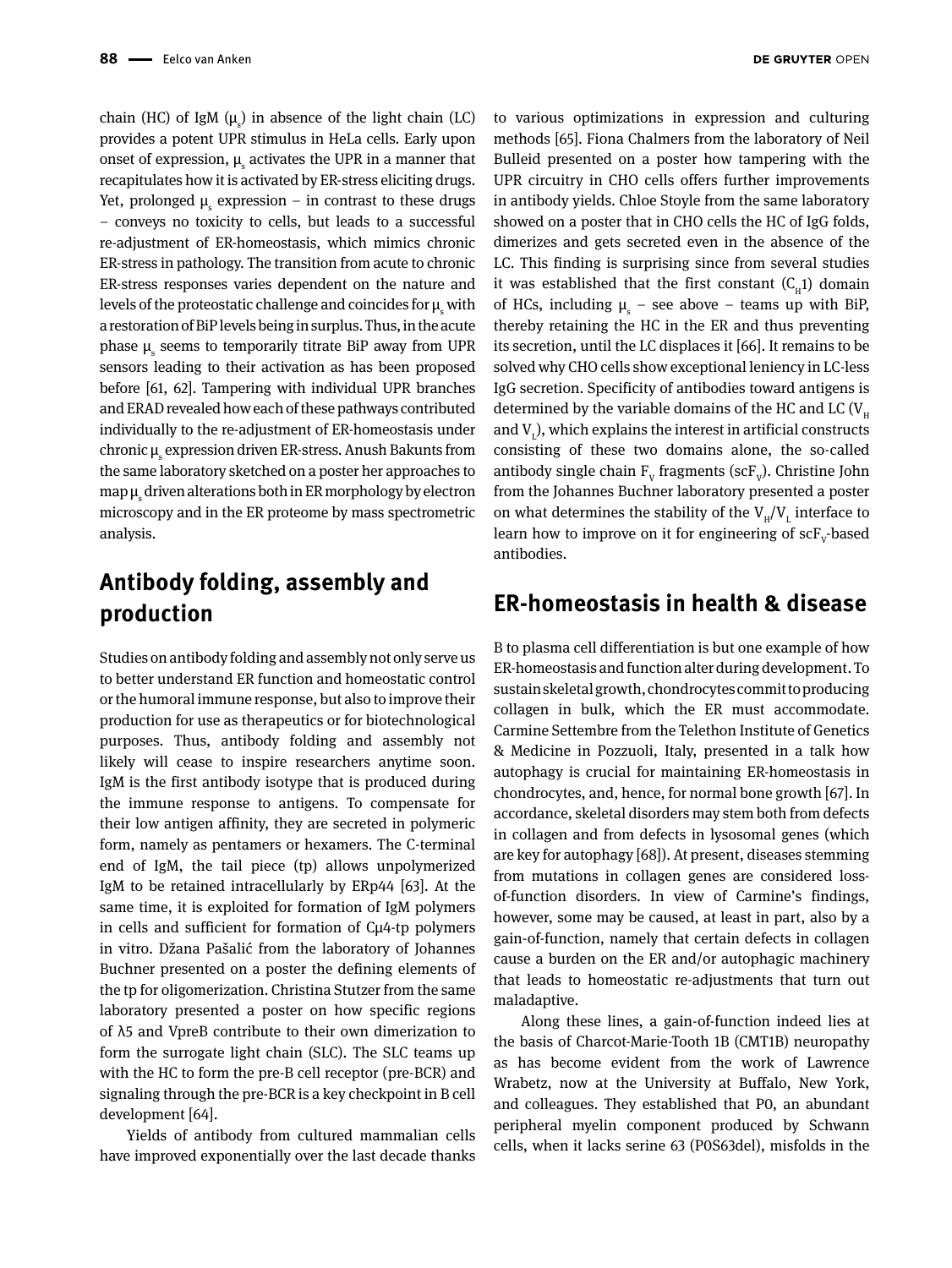ER and elicits a maladaptive UPR [69, 70]. The laboratory of Maurizio D'Antonio continues the work on CMT1B at the San Raffaele Scientific Institute. Cristina Scapin from his laboratory presented a poster on how genetic and pharmacological inactivation of GADD34 reverses the neuropathy in the P0S63del CMT1B model [71, 72]. As mentioned above, GADD34 dephosphorylates eIF2α and thereby overrules PERK mediated translational inhibition. Cristina provided genetic evidence that the reversal of the neuropathy in mice indeed relies on the inhibition of GADD34 through that mode of action. Thus, keeping eIF2 $\alpha$  in a phosphorylated state is protective in CMT1B. Vera Volpi from the same laboratory presented a talk on whether tampering with ERAD might provide additional alleviation of this neuropathy.

Genetic disorders stemming from mutations in alpha 1-antitrypsin (A1AT), which is synthesized in the liver, are characterized by both loss-of-function and gain-offunction pathogenicity. Misfolding of mutant A1AT in the ER leads to diminished secretion, which may cause emphysema as A1AT serum levels drop to a level that is insufficient to protect the lungs from neutrophil elastase activity. In the liver, misfolded A1AT mutants form polymers that accumulate in inclusions and, ultimately, cause cirrhosis [73]. Riccardo Ronzoni from the laboratory of Anna Fra at the Università degli Studi di Brescia, Italy, described on a poster three rare A1AT variants and how mutation-introduced cysteines prompt the formation of multiple homotypic disulfide-linked isoforms that are retained in the ER. Riccardo further stressed that aberrant disulfide-linked complex formation may be a recurring theme in the pathogenesis of A1AT deficiencies, since also the most common A1AT mutant Z (E342K) forms covalent homodimers via C232, while the wild-type A1AT does not.

Uromodulin is a protein specifically expressed in the thick ascending limb of the nephron and various uromodulin mutations lead to tubulointerstitial kidney disease. Common to all disease-causing uromodulin mutants is that they accumulate in the ER, but how such ER retention relates to pathogenesis remains unclear [74]. Céline Schaeffer from the laboratory of Luca Rampoldi at the San Raffaele Scientific Institute presented on a poster that when a typical uromodulin mutant (C150S) is stably expressed in cells, it causes a chronic UPR without affecting cell viability. "She also identified which other stress" pathways are invoked through transcriptional profiling of the cells. Matteo Trudu from the same laboratory highlighted in a talk that expression of mutant uromodulin in a mouse model in fact induces inflammation in the kidney. The question is whether the UPR that is caused by the ER accumulation of the mutant protein is

the instigator of the pro-inflammatory signals that lead to disease. In that light it was of interest that Kitty McCaffrey from the laboratory of Ineke Braakman presented on a poster that ER-stress can induce an IRE1-dependent type I interferon response. Indeed, links between IRE1 and immune activation are rapidly emerging [75].

Another Braakman laboratory member, Daniel Mesquita da Fonseca, presented a poster on yet another genetic disease that is associated with protein folding defects: cystic fibrosis (CF). The most common mutation that causes CF is the lack of a phenylalanine at position 508 in CFTR (ΔF508). As it is a polytopic membrane protein, CFTR biogenesis is regulated by both ER and cytosolic chaperones, including Hsp90. Folding of ΔF508 is compromised, which leads to its retention in the ER, thereby causing the pathology [76]. The use of radiolabeling and protease susceptibility assays allowed Daniel to pinpoint which precise Hsp90-assisted folding step is compromised in ΔF508. Wilson's disease (WD) shares some features with CF in that it is caused by mutations in a polytopic membrane protein that relies on both ER and cytosolic chaperones for its folding. In WD the ATP7B protein is mutated with H1069Q being the most common mutation in western populations. Like CFTR ΔF508 this ATP7B mutant misfolds and is retained in the ER [77]. Mafalda Concilli from the laboratory of Roman Polishchuk at the Telethon Institute of Genetics & Medicine in Pozzuoli presented a poster on her identification of cytosolic Hsp70 as an interactor that causes ER retention of mutant ATP7B and on how suppression of Hsp70 restores ATP7B trafficking to the trans-Golgi network to act as a copper transporter. Both CF and WD indeed are loss-of-function disorders that could be alleviated by the defective proteins reaching their proper destinations.

Loss-of-function mutations in the ER-resident selenoprotein N (SEPN1) lead to myopathies. Ester Zito from the Istituto di Ricerche Farmacologiche Mario Negri in Milano, Italy, presented in a talk how SEPN1's redox activity defends the cell from Ero1α-generated peroxides. In particular, hyperoxidation of its lumenal cysteines inactivates the SERCA2  $Ca^{2+}$  pump. Thus, when Ero1 $\alpha$  activity is unchecked by SEPN1, Ca<sup>2+</sup> re-uptake into the ER becomes defective, which explains the muscular dysfunction. Accordingly, in model mice lacking SEPN1, enhanced Ero1α expression unmasks muscular dysfunction that resembles the myopathy found in patients [78]. These findings point out that inhibiting Ero1α activity may offer a therapeutic avenue for SEPN1-related myopathies. Marianna Marino from Ester's laboratory presented a poster on how she currently explores that avenue. Stefano Bestetti from Roberto Sitia's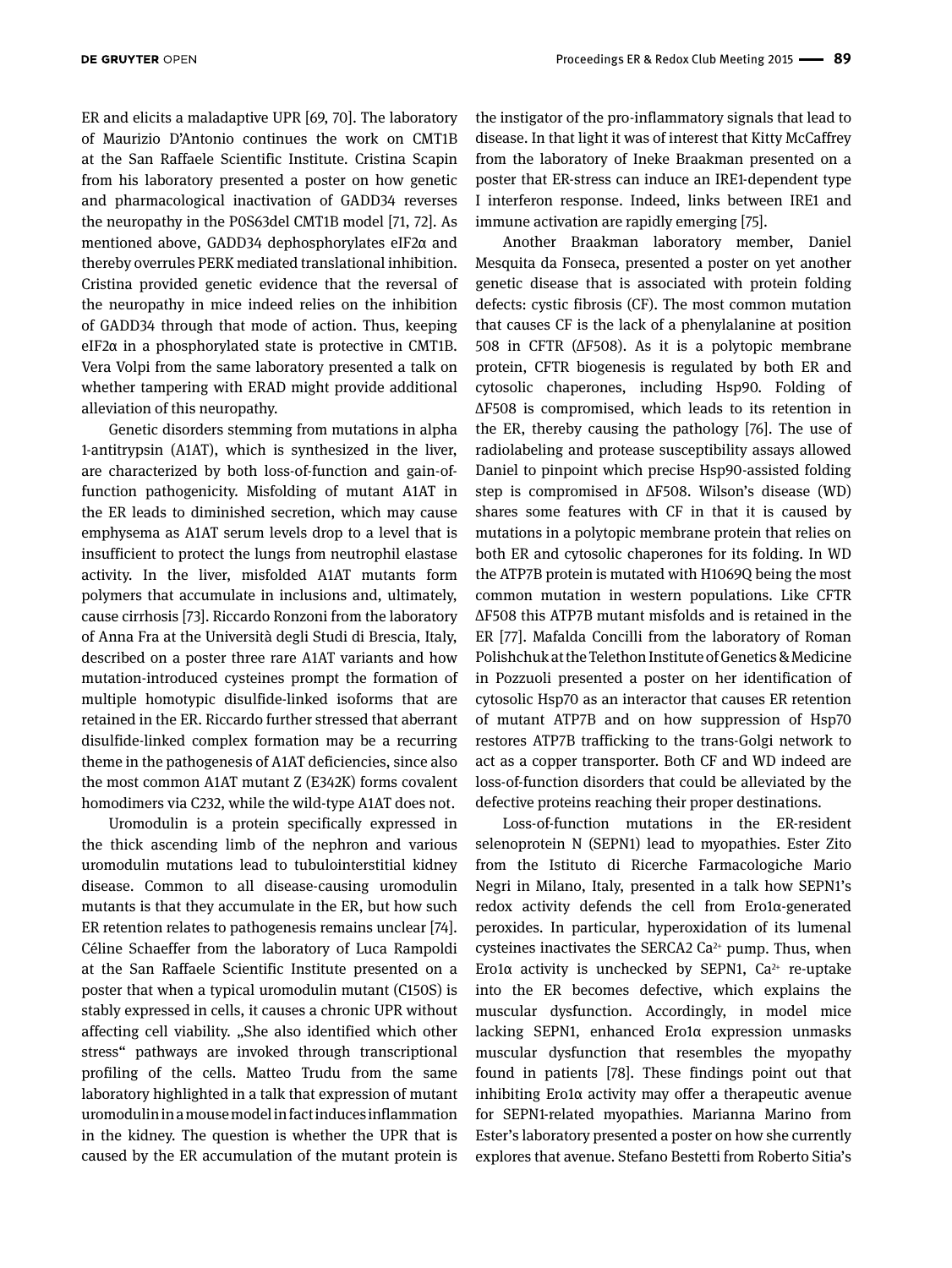laboratory also addressed on a poster the importance of cellular defense against peroxides.  ${\rm H_2O_2}$  is essential for efficient cell signaling. At high (cytosolic) concentrations, however, it is extremely toxic. Stefano showed that AQP8 is the main gatekeeper of  ${\rm H_2O_2}$  transport across the plasma and ER membranes [79], but also that  $H_2O_2$  fluxes are abrogated upon stress through modification of AQP8 by an as yet unknown mechanism.

## **Technological advances**

At the meeting some technological advances were presented as well. For instance, Uri Weill from the laboratory of Maya Schuldiner presented on a poster the creation of a new yeast library in which all endomembrane proteins are tagged with green fluorescent protein (GFP) on their N terminus (N') thus complementing existing C' tagged libraries [80]. The new library enabled the identification of hundreds of endomembrane and secreted proteins that had never been visualized before. Moreover, the unique technology that was developed to create the library, SWAp Tag (SWAT), now enables swapping of tags in a matter of weeks with little effort. The library Uri presented may thus serve as a platform from which a wide diversity of functional libraries can be made for further systematic exploration of yeast cell biology.

Recently developed protein tags indeed may open up exciting new research strategies or applications. Alberto Danieli from the laboratory of Eelco van Anken presented on a poster how he developed an easy to use innovative approach for Correlative Light and Electron Microscopy (CLEM) making use of the HaloTag [81], which is commercialized by Promega. Alessandro Bosetti from that company presented in a talk how the NanoLuc luciferase tag can serve as a reporter for promoter analysis, tracking protein function, localization, and turnover in living cells [82]. Moreover, Alessandro sketched how a split version of this tag, referred to as NanoBiT, and a bioluminescence resonance energy transfer approach, NanoBRET, can be used to reveal real-time dynamics of protein interactions in living cells.

Considering the scope of the meeting, the audience needed little convincing that disulfide bond formation is an arduous task already under the favorable circumstances found in the ER, let alone for recombinant protein production facilities. Yet, Lloyd Ruddock from the University of Oulu, Finland, presented a talk on how his laboratory developed CyDisCo, a system, which allows efficient disulfide bond formation in the cytoplasm of E. coli. He reported on the successful production of over 100

disulfide bonded proteins at high yields, including IL6 and human growth hormone, but also ER folding factors and ERAD components [83-85]. The success of CyDisCo is rooted in Lloyd's profound knowledge of oxidative folding [31], while at the same time the intricacies of how CyDisCo works are beginning to reveal novel aspects of redox chemistry that facilitates oxidative folding in general.

## **Conclusions**

Only at a stone's throw from Piazza San Marco – swarming with tourists as always – the meeting's participants found themselves oddly enough in splendid isolation on the all but deserted Certosa Island. The combination of the tranquil setting and the stunning backdrop of the enchanting old city in no small part contributed to the relaxed and collaborative atmosphere, ideally suited for the mingling of participants and the fruitful exchange of ideas until late hours.

The presentations at the meeting testified of great progress being made in the field. Live recordings of individual PDI-like proteins 'at work' engendered much enthusiasm and exemplified how the search for precise molecular mechanisms can be most rewarding from a scientific point of view. Yet, fundamental molecular insights at the same time prove to be key for how we may successfully exploit findings for clinical benefit. For instance, the delineation of the UPR circuitry to impressive detail has taken the field to a point where it starts to bring therapeutic applications within reach, as was evident from the spectacular findings on how to reverse neuropathy in a CMT1B mouse model. Likewise, the intricate mapping of intracellular trafficking pathways provided the framework for the identification of compounds that prevent otherwise deadly toxins from getting to the ER through retrograde transport. It was furthermore evident that progress in the tailoring of bacteria and mammalian cells for obtaining high quality recombinant proteins at high yields is greatly indebted to the ever maturing fundamental insights on (oxidative) protein folding mechanisms.

Along these lines, various other exciting advances that were put forward at the meeting seem to open a wealth of new perspectives. For example, particular steps in both ER folding and ERAD now appear to be specialized for subsets of clients. These findings may prove to be the stepping stone for identifying ways that allow selective disposal of harmful ER-clients in gain-of-function disorders, or instead allow selective exemption from degradation of ER-clients in loss-of-function disorders. Similarly, further mapping of pathways that control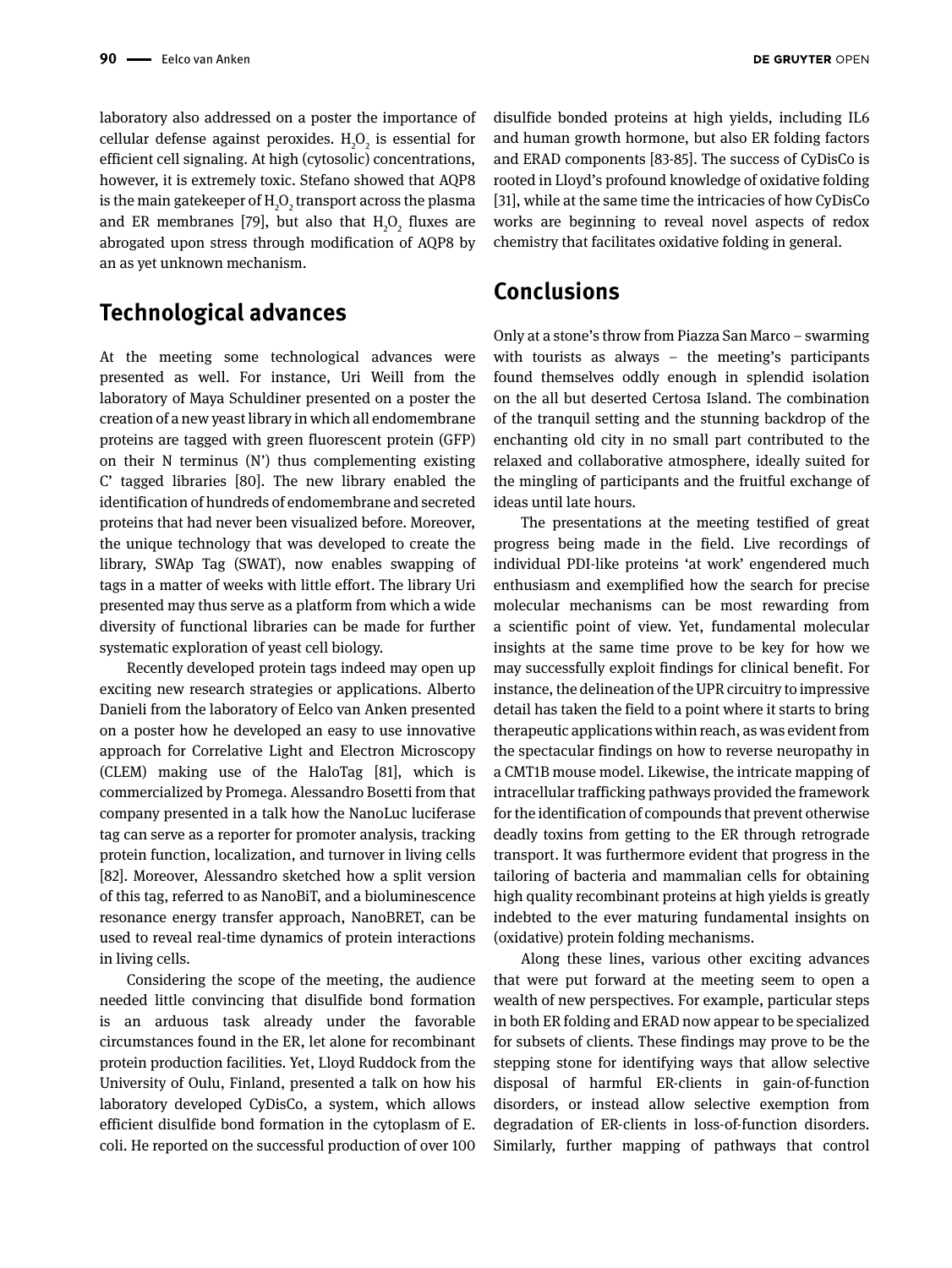ER-homeostasis in various cellular and developmental contexts may prove invaluable in finding methods to intervene when these pathways become maladaptive in disease. In that light it is of great interest that a variety of small-molecule modulators of ER-homeostasis are now becoming available and that their precise mode of action is being deciphered. With such tantalizing perspectives in mind, the next installment of the ER & Redox Club meeting to be organized under the auspices of Richard Zimmermann no doubt will be an equally if not more exciting event.

**Acknowledgements**: The author wishes to thank all participants of the meeting for their critical feedback on this manuscript, and, in addition, his colleagues Roberto Sitia, Luca Rampoldi & Maurizio D'Antonio from the San Raffaele Scientific Institute and Ester Zito from the Mario Negri Institute for their backing in organizing the meeting. Likewise, the professional support from the staff of Achelois and Vento di Venezia in anticipation of and during the meeting was highly appreciated. The meeting was generously sponsored by the Promega and Elga Veolia companies and this journal is acknowledged for sponsoring the award for the best oral presentation by a junior scientist. The Associazione di Biologia Cellulare e del Differenziamento (ABCD) is gratefully acknowledged for their sponsoring that allowed the organizers to waive the attendance fee for three junior Italian scientists. A special thanks goes to Antonio Siccardi who graciously sanctioned the mustering aboard his yacht "Maniman" moored in the marina of Certosa Island of occasional stowaways (who incidentally are thanked for their proofreading of this manuscript). Research in the author's laboratory is possible thanks to the invaluable support from the Armenise-Harvard Foundation (which in addition kindly sponsored the award for the best poster at the meeting), Associazione Italiana della Ricerca sul Cancro (AIRC), and through Ricerca Finalizzata grants from the Ministero della Salute.

**Conflict of interest statement:** Authors state no conflict of interest

## **References**

- [1] Balch WE et al. Adapting proteostasis for disease intervention. Science. 2008; 319(5865):916-9. [PubMed: 18276881]
- [2] Hartl FU Bracher A Hayer-Hartl M. Molecular chaperones in protein folding and proteostasis. Nature. 2011; 475(7356):324-32. [PubMed: 21776078]
- [3] Worby CA Dixon JE. Unpacking the unfolded protein response. Cell. 2014; 158(6):1221-4. [PubMed: 25215479]
- [4] Benham AM. Protein folding and disulfide bond formation in the eukaryotic cell: meeting report based on the presentations at the European Network Meeting on Protein Folding and Disulfide Bond Formation 2009 (Elsinore, Denmark). FEBS J. 2009; 276(23):6905-11. [PubMed: 19860835]
- [5] Elbaz Y Schuldiner M. Staying in touch: the molecular era of organelle contact sites. Trends Biochem Sci. 2011; 36(11):616-23. [PubMed: 21958688]
- [6] Naón D Scorrano L. At the right distance: ER-mitochondria juxtaposition in cell life and death. Biochim Biophys Acta. 2014; 1843(10):2184-94. [PubMed: 24875902]
- [7] de Brito OM Scorrano L. Mitofusin 2 tethers endoplasmic reticulum to mitochondria. Nature. 2008; 456(7222):605-10. [PubMed: 19052620]
- [8] Ast T Schuldiner M. All roads lead to Rome (but some may be harder to travel): SRP-independent translocation into the endoplasmic reticulum. Crit Rev Biochem Mol Biol. 2013; 48(3):273-88. [PubMed: 23530742]
- [9] Aviram N Schuldiner M. Embracing the void--how much do we really know about targeting and translocation to the endoplasmic reticulum? Curr Opin Cell Biol. 2014; 29(8-17. [PubMed: 24662022]
- [10] Schäuble N et al. BiP-mediated closing of the Sec61 channel limits Ca2+ leakage from the ER. EMBO J. 2012; 31(15):3282-96. [PubMed: 22796945]
- [11] Geva Y Schuldiner M. The back and forth of cargo exit from the endoplasmic reticulum. Curr Biol 2014; 24(3):R130-6. [PubMed: 24502791]
- [12] Fossati M Colombo SF Borgese N. A positive signal prevents secretory membrane cargo from recycling between the Golgi and the ER. EMBO J. 2014; 33(18):2080-97. [PubMed: 25063674]
- [13] Spooner RA Lord JM. How ricin and Shiga toxin reach the cytosol of target cells: retrotranslocation from the endoplasmic reticulum. Curr Top Microbiol Immunol. 2012; 357(19-40. [PubMed: 21761287]
- [14] Stechmann B et al. Inhibition of retrograde transport protects mice from lethal ricin challenge. Cell. 2010; 141(2):231-42. [PubMed: 20403321]
- [15] Ellgaard L Helenius A. Quality control in the endoplasmic reticulum. Nat Rev Mol Cell Biol. 2003; 4(3):181-91. [PubMed: 12612637]
- [16] Behnke J Feige MJ Hendershot LM. BiP and its nucleotide exchange factors Grp170 and Sil1: mechanisms of action and biological functions. J Mol Biol. 2015; 427(7):1589-608. [PubMed: 25698114]
- [17] Otero JH et al. Dissection of structural and functional requirements that underlie the interaction of ERdj3 protein with substrates in the endoplasmic reticulum. J Biol Chem. 2014; 289(40):27504-12. [PubMed: 25143379]
- [18] Anelli T van Anken E. Missing links in antibody assembly control. Int J Cell Biol. 2013; 606703. [PubMed: 24489546]
- [19] Shimizu Y Meunier L Hendershot LM. pERp1 is significantly up-regulated during plasma cell differentiation and contributes to the oxidative folding of immunoglobulin. Proc Natl Acad Sci U S A. 2009; 106(40):17013-8. [PubMed: 19805157]
- [20] van Anken E et al. Efficient IgM assembly and secretion require the plasma cell induced endoplasmic reticulum protein pERp1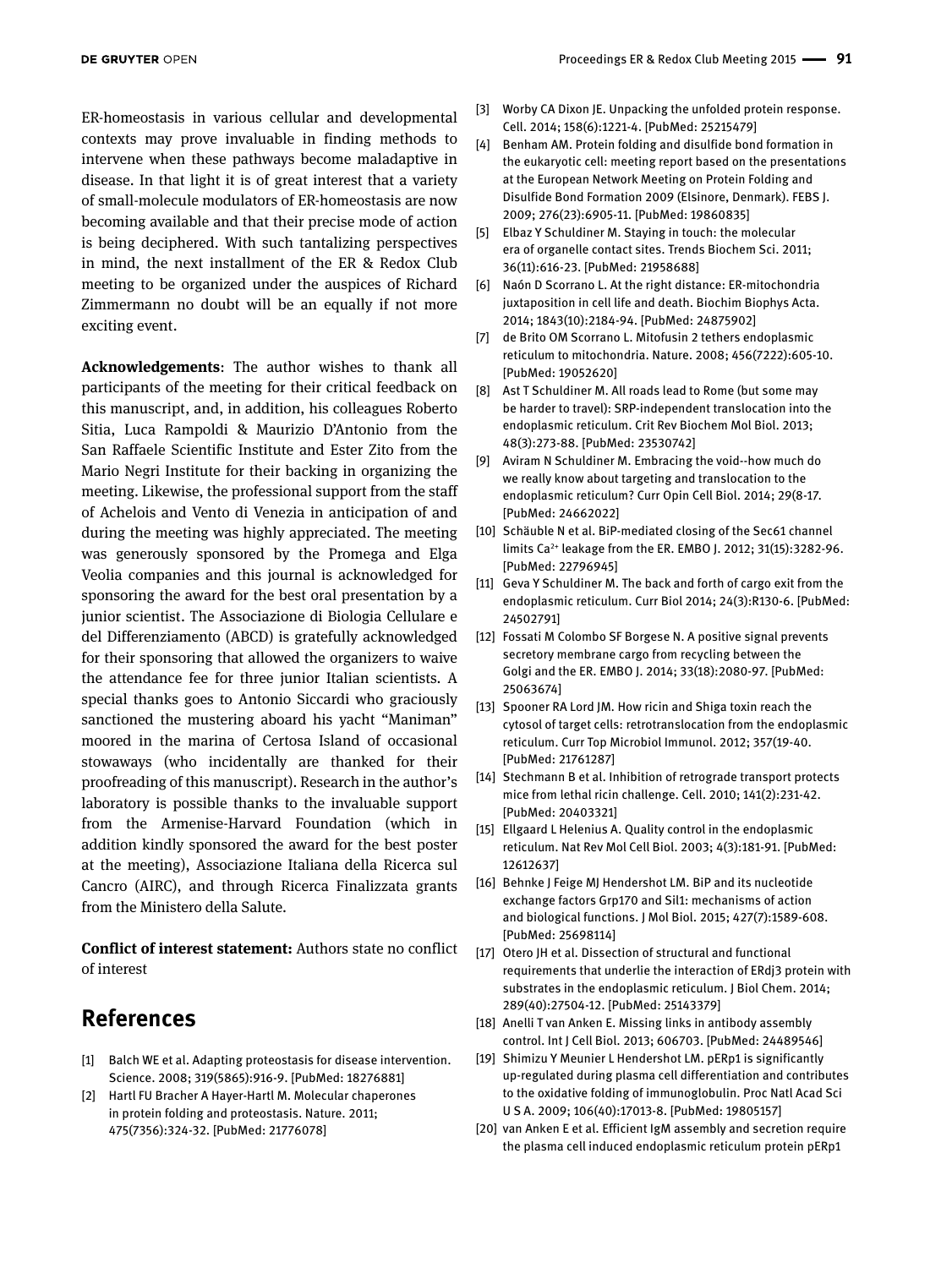Proc Natl Acad Sci U S A. 2009; 106(40):17019-24. [PubMed: 19805154]

- [21] Bulleid NJ. Disulfide bond formation in the mammalian endoplasmic reticulum. Cold Spring Harb Perspect Biol. 2012; 4(11):[PubMed: 23125019]
- [22] Bulleid NJ Ellgaard L. Multiple ways to make disulfides. Trends Biochem Sci. 2011; 36(9):485-92. [PubMed: 21778060]
- [23] Tu BP Weissman JS. Oxidative protein folding in eukaryotes: mechanisms and consequences. J Cell Biol. 2004; 164(3):341-6. [PubMed: 14757749]
- [24] Wang L et al. Glutathione peroxidase 7 utilizes hydrogen peroxide generated by Ero1alpha to promote oxidative protein folding. Antioxid Redox Signal. 2014; 20(4):545-56. [PubMed: 23919619]
- [25] Araki K Inaba K. Structure, mechanism, and evolution of Ero1 family enzymes. Antioxid Redox Signal. 2012; 16(8):790-9. [PubMed: 22145624]
- [26] Battle DM et al. Expression of the endoplasmic reticulum oxidoreductase Ero1alpha in gastro-intestinal cancer reveals a link between homocysteine and oxidative protein folding. Antioxid Redox Signal. 2013; 19(1):24-35. [PubMed: 23373818]
- [27] Benham AM et al. Ero1-PDI interactions, the response to redox flux and the implications for disulfide bond formation in the mammalian endoplasmic reticulum. Philos Trans R Soc Lond B Biol Sci. 2013; 368(1617):20110403. [PubMed: 23530257]
- [28] Zhang L et al. Different interaction modes for protein-disulfide isomerase (PDI) as an efficient regulator and a specific substrate of endoplasmic reticulum oxidoreductin-1alpha (Ero1alpha). J Biol Chem. 2014; 289(45):31188-99. [PubMed: 25258311]
- [29] Goldenberger RF Epstein CJ Anfinsen CB. Acceleration of reactivation of reduced bovine panreatic ribonuclease by a microsomal system from rat liver. J Biol Chem. 1963; 238(2):628-35. [PubMed: 13948694]
- [30] Okumura M Kadokura H Inaba K. Structures and functions of protein disulfide isomerase family members involved in proteostasis in the endoplasmic reticulum. Free Radic Biol Med. 2015; 83: 314-22. [PubMed: 25697777]
- [31] Ellgaard L Ruddock LW. The human protein disulphide isomerase family: substrate interactions and functional properties. EMBO Rep. 2005; 6(1):28-32. [PubMed: 15643448]
- [32] Anelli T et al. Thiol-mediated protein retention in the endoplasmic reticulum: the role of ERp44. EMBO J. 2003; 22(19):5015-22. [PubMed: 14517240]
- [33] Kakihana T et al. Dynamic regulation of Ero1alpha and peroxiredoxin 4 localization in the secretory pathway. J Biol Chem. 2013; 288(41):29586-94. [PubMed: 23979138]
- [34] Fraldi A et al. Multistep, sequential control of the trafficking and function of the multiple sulfatase deficiency gene product, SUMF1 by PDI, ERGIC-53 and ERp44. Hum Mol Genet. 2008; 17(17):2610-21. [PubMed: 18508857]
- [35] Anelli T et al. Ero1alpha regulates Ca(2+) fluxes at the endoplasmic reticulum-mitochondria interface (MAM). Antioxid Redox Signal. 2012; 16(10):1077-87. [PubMed: 21854214]
- [36] Vavassori S et al. A pH-regulated quality control cycle for surveillance of secretory protein assembly. Mol Cell. 2013; 50(6):783-92. [PubMed: 23685074]
- [37] Hagiwara M et al. Structural basis of an ERAD pathway mediated by the ER-resident protein disulfide reductase ERdj5. Mol Cell. 2011; 41(4):432-44. [PubMed: 21329881]
- [38] Ushioda R et al. ERdj5 is required as a disulfide reductase for degradation of misfolded proteins in the ER. Science. 2008; 321(5888):569-72. [PubMed: 18653895]
- [39] Cormier JH et al. EDEM1 recognition and delivery of misfolded proteins to the SEL1L-containing ERAD complex. Mol Cell. 2009; 34(5):627-33. [PubMed: 19524542]
- [40] Marin MB et al. Tyrosinase degradation is prevented when EDEM1 lacks the intrinsically disordered region. PloS one. 2012; 7(8):e42998. [PubMed: 22905195]
- [41] Clerc S et al. Htm1 protein generates the N-glycan signal for glycoprotein degradation in the endoplasmic reticulum. J Cell Biol. 2009; 184(1):159-72. [PubMed: 19124653]
- [42] Christianson JC Ye Y. Cleaning up in the endoplasmic reticulum: ubiquitin in charge. Nat Struct Mol Biol. 2014; 21(4):325-35. [PubMed: 24699081]
- [43] Kikkert M et al. Human HRD1 is an E3 ubiquitin ligase involved in degradation of proteins from the endoplasmic reticulum. J Biol Chem. 2004; 279(5):3525-34. [PubMed: 14593114]
- [44] Wunderley L et al. SGTA regulates the cytosolic quality control of hydrophobic substrates. J Cell Sci. 2014; 127(21):4728-39. [PubMed: 25179605]
- [45] Leznicki P High S. SGTA antagonizes BAG6-mediated protein triage. Proc Natl Acad Sci U S A. 2012; 109(47):19214-9. [PubMed: 23129660]
- [46] Olzmann JA Kopito RR Christianson JC. The mammalian endoplasmic reticulum-associated degradation system. Cold Spring Harb Perspect Biol. 2013; 5(9):[PubMed: 23232094]
- [47] Fleig L et al. Ubiquitin-dependent intramembrane rhomboid protease promotes ERAD of membrane proteins. Mol Cell. 2012; 47(4):558-69. [PubMed: 22795130]
- [48] Walter P Ron D. The unfolded protein response: from stress pathway to homeostatic regulation. Science. 2011; 334(6059):1081-6. [PubMed: 22116877]
- [49] van Anken E et al. Sequential waves of functionally related proteins are expressed when B cells prepare for antibody secretion. Immunity. 2003; 18(2):243-53. [PubMed:
- [50] Harding HP Zhang Y Ron D. Protein translation and folding are coupled by an endoplasmic-reticulum-resident kinase. Nature. 1999; 397(6716):271-4. [PubMed:
- [51] Sidrauski C et al. Pharmacological brake-release of mRNA translation enhances cognitive memory. eLife. 2013; 2:e00498. [PubMed: 23741617]
- [52] Sekine Y et al. Stress responses. Mutations in a translation initiation factor identify the target of a memory-enhancing compound. Science. 2015; 348(6238):1027-30. [PubMed: 25858979]
- [53] Ma Y Hendershot LM. Delineation of a negative feedback regulatory loop that controls protein translation during endoplasmic reticulum stress. J Biol Chem. 2003; 278(37):34864-73. [PubMed: 12840028]
- [54] Brush MH Weiser DC Shenolikar S. Growth arrest and DNA damage-inducible protein GADD34 targets protein phosphatase 1 alpha to the endoplasmic reticulum and promotes dephosphorylation of the alpha subunit of eukaryotic translation initiation factor 2. Mol Cell Biol. 2003; 23(4):1292-303. [PubMed: 12556489]
- [55] Chen R et al. G-actin provides substrate-specificity to eukaryotic initiation factor 2alpha holophosphatases. eLife. 2015; 4:04871 [PubMed: 25774600]